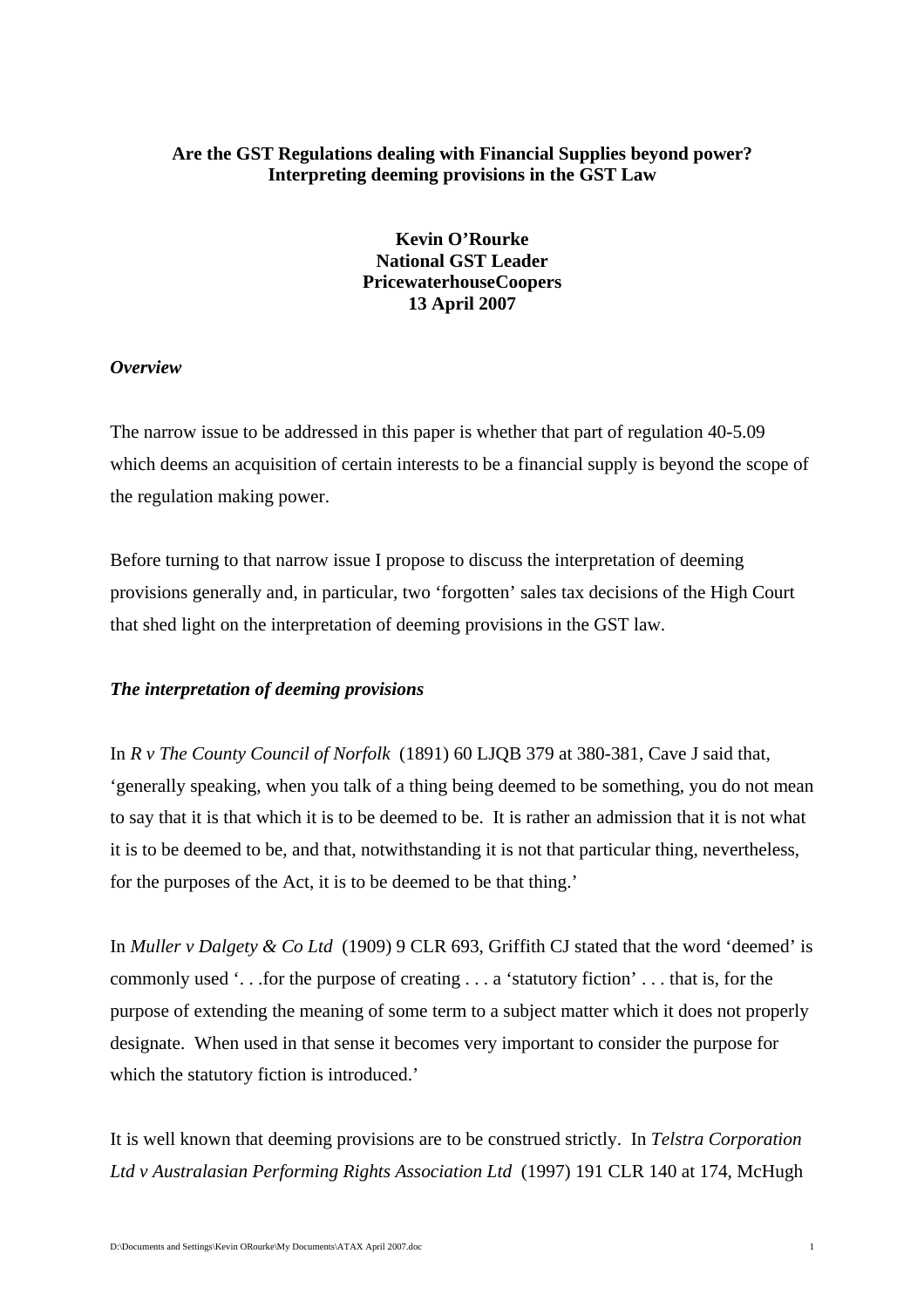J stated that 'a deeming provision must be read strictly. It is improper . . . to extend by implication the express application of such a statutory fiction.'

To like effect is the statement by Fisher J in *FCT v Comber* (1986) 64 ALR 451 at 458: 'In my opinion deeming provisions are required by their nature to be construed strictly and only for the purpose for which they are resorted to. It is improper in my view to extend by implication the express application of such a statutory fiction. It is even more improper so to do if such an extension is unnecessary, the express provision being capable by itself of sensible and rational application.'

But deeming provisions do not always create statutory fictions. An obvious example drawn from the GST legislation can be found in the attribution rules in Division 29. Pursuant to section 29-5(1), the GST payable on a taxable supply for an accruals based taxpayer is attributable to the tax period in which any of the consideration is received for the supply, or the tax period in which an invoice is issued relating to the supply, whichever is earlier. There is nothing fictional about this. The Act is simply fixing upon one of two very real events.

I turn now to discuss two 'forgotten' sales tax decisions of the High Court that shed light on the interpretation of deeming provisions in the GST law.

### *Genex Corporation*

In *Commonwealth v Genex Corporation and others* [1992] HCA 65, the taxpayers carried on the business of developing exposed photographic film and printing photographs. The Commissioner claimed that sales tax was payable on the negatives produced in the development process. Under the sales tax legislation, liability to sales tax depended on the negatives being found to fall within the statutory concept of 'goods manufactured' and being found to cross one of three taxing points: sale, treatment as stock for sale by retail; or application to own use by the taxpayer.

The production of a negative would not ordinarily fall within the meaning of manufacture. Since 1986, however, the sales tax legislation had defined 'manufacture' to include, relevantly, 'the processing or treatment of exposed photographic . . . film to produce a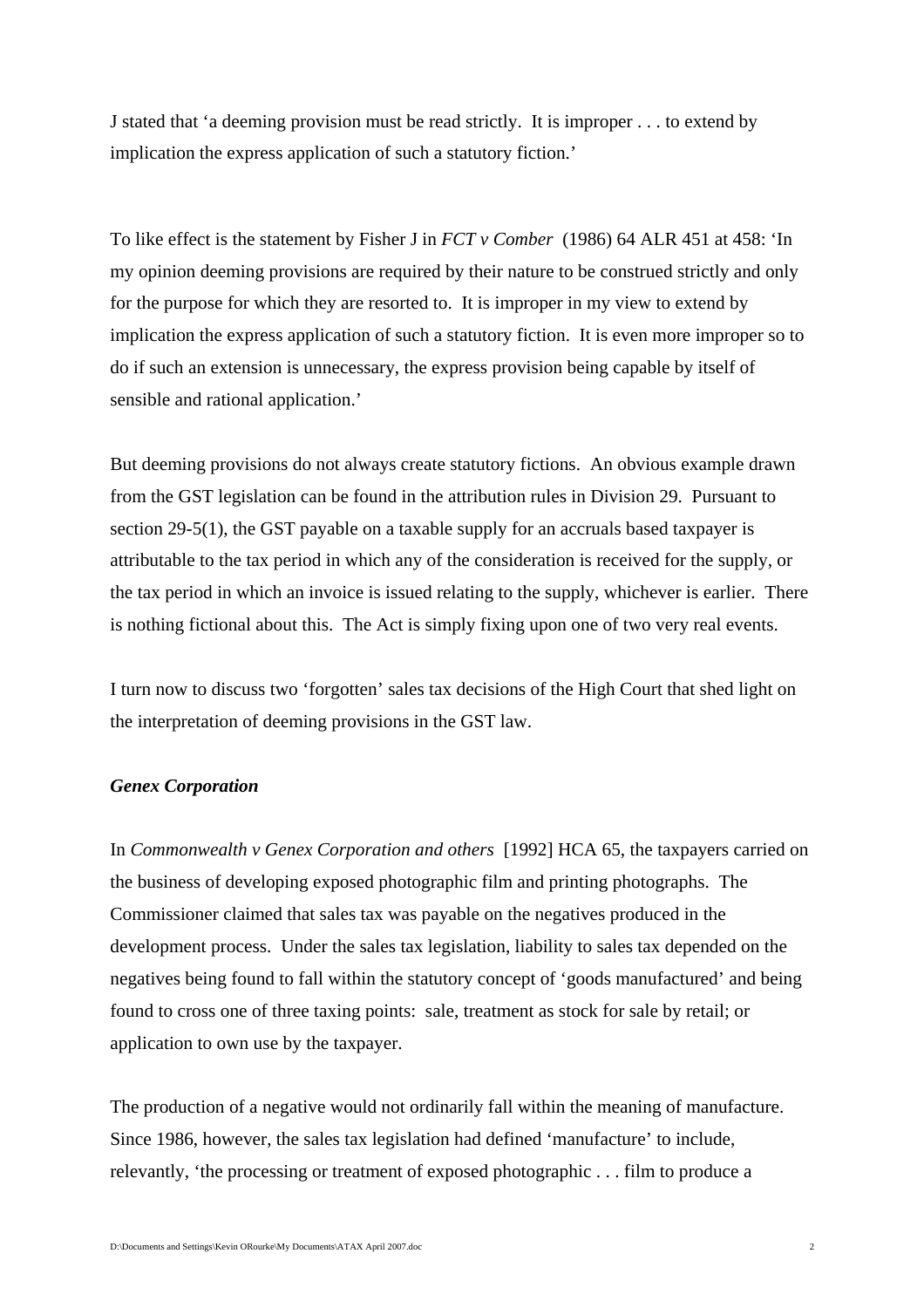negative . . .'. The negatives were clearly 'manufactured' in this sense and it was therefore necessary to consider whether they were also 'goods' and therefore 'goods manufactured'.

The statutory definition of 'goods' excluded goods which had 'gone into use or consumption in Australia'. It was common ground that the rolls of exposed photographic film had already gone into use or consumption in Australia and were therefore not within the statutory definition of 'goods'. The question was therefore whether the photographic film, once it had undergone the process of development, fell within the statutory concept of goods. As stated above, however, the production of a negative would not ordinarily fall within the meaning of manufacture. The High Court agreed. Accordingly, the negatives remained in the relevant sense the same goods as the unexposed film which previously went into use or consumption on sale to and use by the purchaser.

The High Court considered that the expression 'goods' retained its ordinary meaning subject to the express exclusions in the legislation and those implications which could be drawn from its application in the legislation. One such implication was that the word 'goods' had a meaning which included the product of that which the legislation defined as manufacture as the correlation in the Act between 'manufacture' and 'goods' could not be gainsaid. Accordingly, the High Court held that since the definition of 'manufacture' included the processing or treatment of exposed photographic film to produce a negative, the negatives themselves were 'goods'. To put that another way, deemed manufacture led to deemed goods because of the correlation between manufacture and goods: 'This is not a case of impermissibly extending the scope of deemed manufacture. The statutory notion of goods is wide enough to catch the product of that which the statute defines as manufacture.' (per Mason CJ, Brennan, Deane, Dawson, Toohey, Gaudron, and McHugh JJ, at [21])

It is ironic that the Commissioner, having won the point that deemed manufacture led to deemed goods, ultimately lost the case on the basis that deemed manufacture did not lead to a deemed sale. There was no actual sale because the exposed film was at all times the property of the customer. Because there was no actual sale, the 'sale' taxing point could only be crossed if there was a deemed sale. The High Court held that no deemed sale had taken place.

Thus, while there was a necessary correlation between 'manufacture' and 'goods', there was no necessary correlation between 'manufacture' and 'sale'.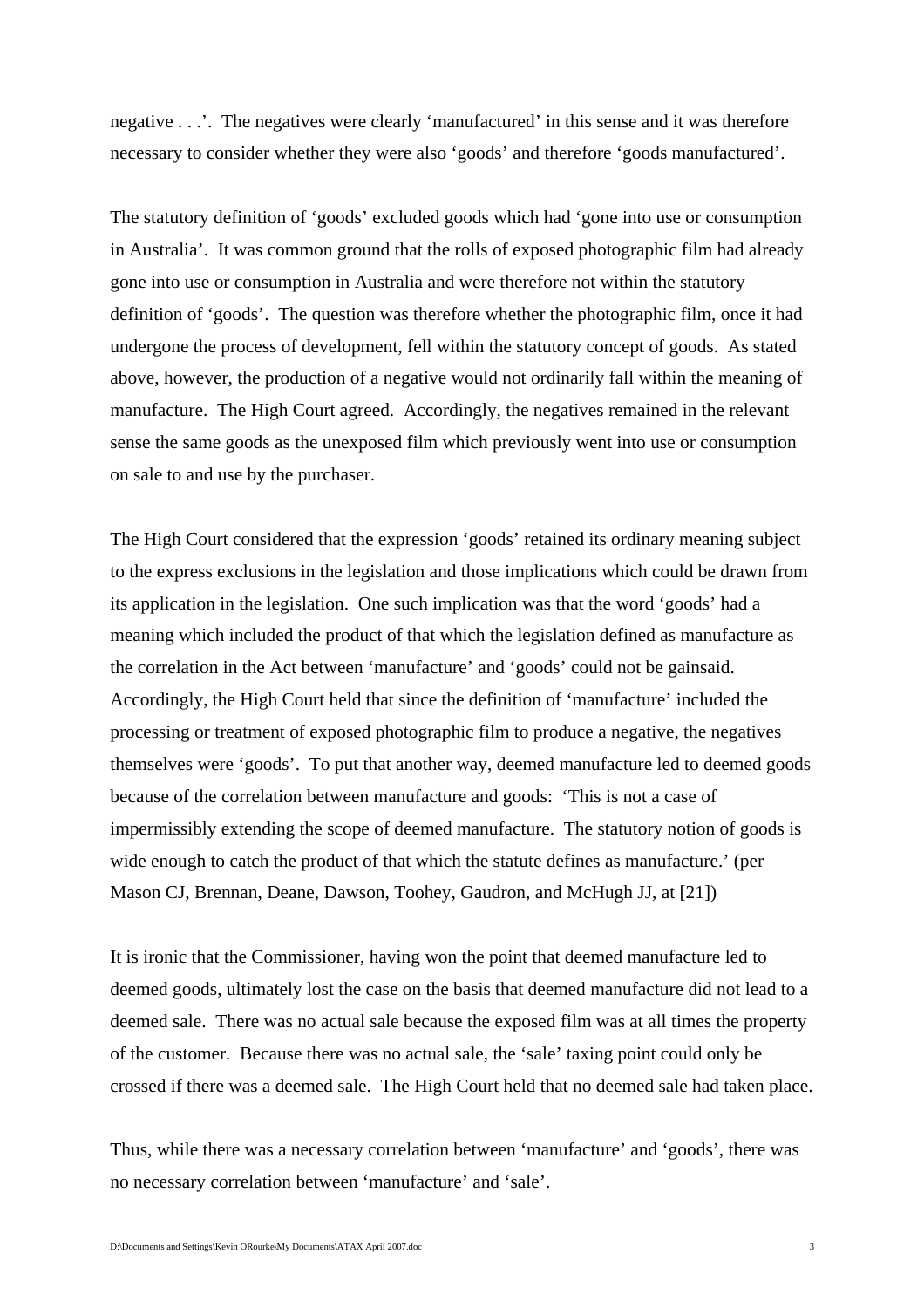The decision in *Genex* is clearly relevant to GST. For example, it can be said that there is a necessary correlation between 'supply' and 'acquisition' in the GST law in the same way that there was a necessary correlation between 'manufacture' and 'goods' in the sales tax law. At this conference four years ago I stated 'that under the Australian GST every supply has a corresponding acquisition . . . This conclusion can be drawn from three related propositions. Firstly, for every supply there is a supplier. Secondly, for every acquisition there is a recipient. Thirdly, for every supply there is a corresponding acquisition.': refer K O'Rourke, 'GST and Multiple Party Transactions', ATAX, April 2003, at p4. The reasoning in that paper was more recently adopted by the Commissioner in GSTR 2006/9, 'Supplies', at para 53ff: 'the meaning of 'acquisition' in section 11-10 is the corollary of the meaning of 'supply' in section 9-10.'

The correlation between supply and acquisition is such that a deemed supply would almost certainly be a deemed acquisition, even if the definition of acquisition were silent on the point. But it would be a step too far to say that a deemed supply would, for example, also be deemed to be made for consideration. There is no necessary correlation between supply and consideration, in much the same way that there was no necessary correlation between manufacture and sale in *Genex*.

## *Mutual Pools*

In *Mutual Pools and Staff Pty Ltd v FCT* [1992] HCA 4, the High Court was asked to determine the constitutional validity of sales tax legislation which deemed swimming pools constructed in situ to be manufactured goods. Section 55 of the Constitution provides that laws imposing duties of excise shall deal with duties of excise only. It had been accepted that a duty of excise was a tax directly related to goods, imposed on some step in their production or distribution before they reached the consumer.

The plaintiff argued that a sales tax upon goods was a duty of excise but that a sales tax upon something which could not be described as goods, even though deemed by the legislation to be goods, was not a duty of excise.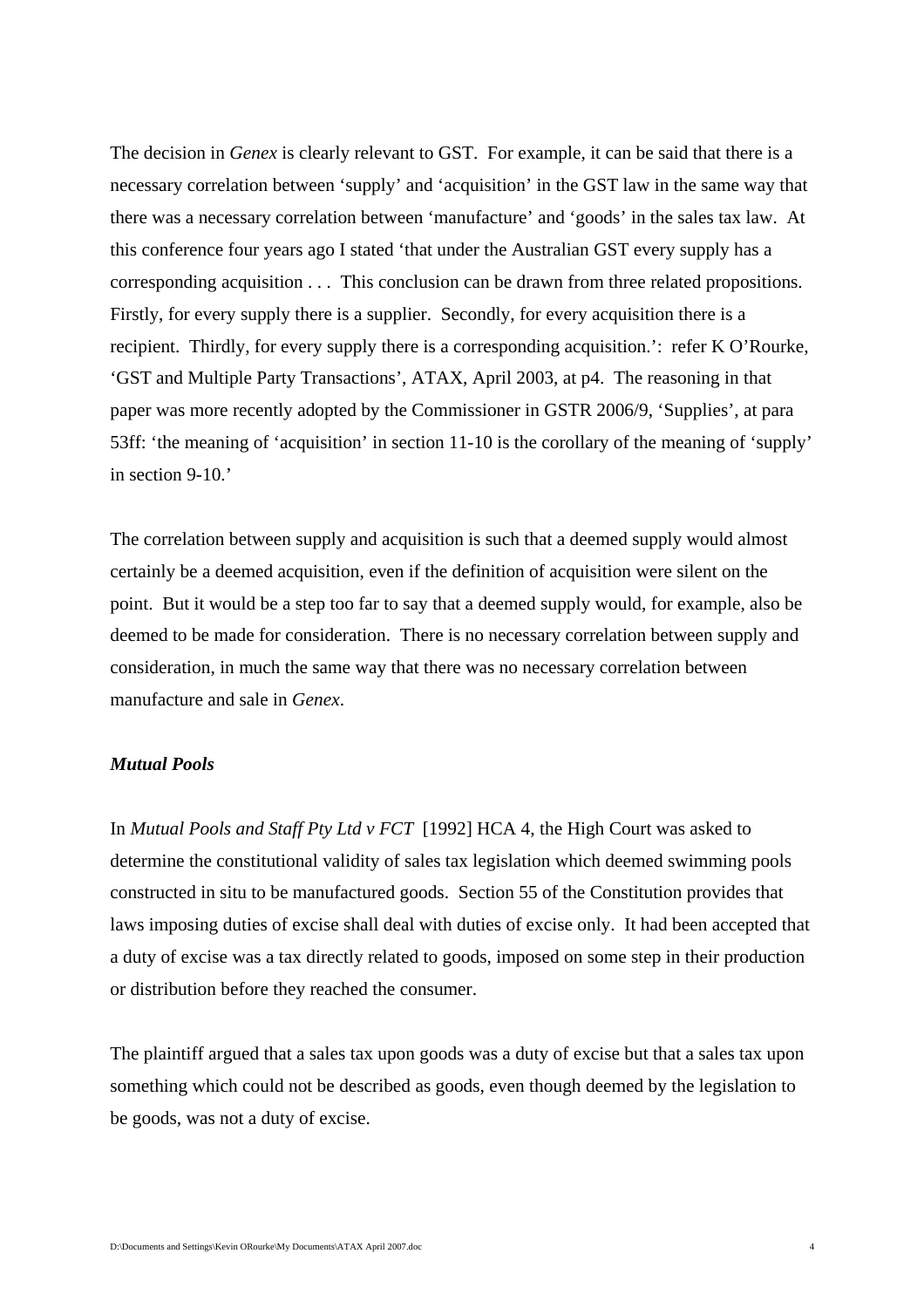Dawson, Toohey and Gaudron JJ, with whom Mason CJ, Brennan and McHugh JJ agreed, stated, at paras 7-8:

It is true that a deeming provision does not always create what has been called a 'statutory fiction'. It may also be used for the purpose of definition or for expressing a conclusion. . . But in this case there can be no doubt that, in deeming a swimming pool constructed in situ to be manufactured goods, the legislature was deeming it to be something which it is not and never has been.

It may be, and it is unnecessary to decide the point in this case, that there are things not ordinarily within the concept of goods which may be brought within that concept by a deeming provision which widens the definition of goods in such a way that the imposition of a tax upon those things may nevertheless remain a duty of excise. If that is so it will be because the tax is in the nature of a tax upon goods even though imposed upon things not ordinarily within the concept of goods. But in this case, the deeming provision does not seek merely to extend the definition of goods or manufactured goods; it seeks to bring within that definition things which are plainly not goods – swimming pools constructed in situ. The tax imposed by the use of the deeming provision is not a tax upon goods but a tax upon land.

The decision in *Mutual Pools* highlights the problems created at the intersection between a deeming provision and the scope of a power (whether in the context of legislation subordinate to the Constitution or Regulations subordinate to an Act) if the deeming provision is used to bring something within power which otherwise falls outside it. Has this happened with the GST Regulations dealing with financial supplies?

# *Validity of the GST Regulations relating to Financial Supplies*

The validity of the GST Regulations was raised, but unanswered, by Hill J in *HP Mercantile Pty Limited v Commissioner of Taxation* [2005] FCAFC 126 at [19]:

A financial supply will be one which falls within the meaning of that expression in reg 40. It is unnecessary to discuss that definition in any detail, save in one respect. There will be a financial supply where there is the provision, acquisition or disposal of an interest recognised at law or in equity as property in any form, provided that provision, acquisition or disposal is for consideration and in the course of, or furtherance of, an enterprise, has the necessary connection with Australia and the supplier is a financial supply provider as defined in the Regulations: see reg 40-5.09. Perhaps counterintuitively therefore, a financial supply will include something that is not a supply but an acquisition. . . It suffices to say that it is common ground in the present case that the activity of the Trustee in acquiring the debts in the course of its enterprise will be an input taxed supply. This accepts that the Regulations have both the effect of rendering an acquisition a supply and further, as requiring that a supply **made** includes an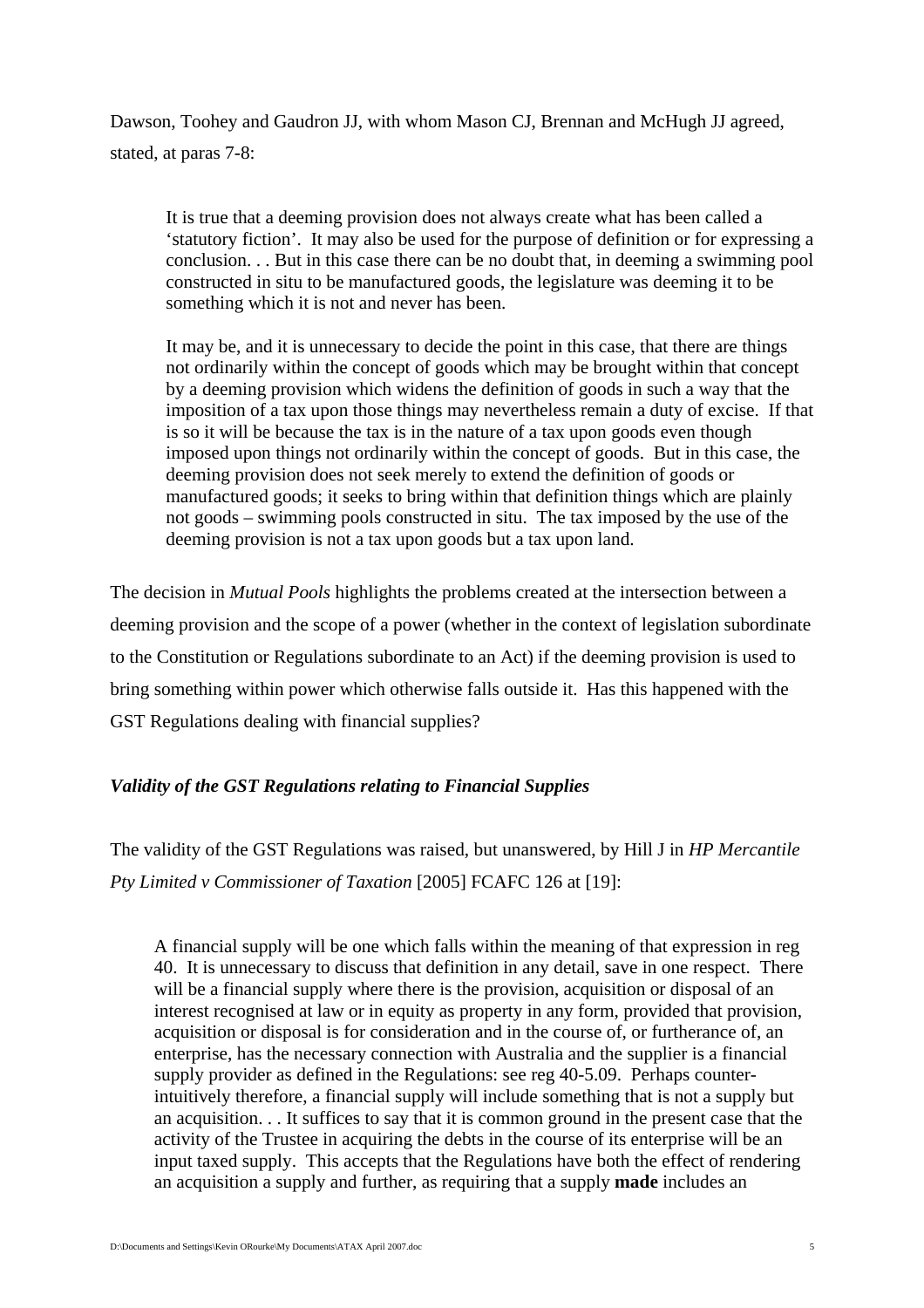acquisition **received**. This rather strange use of the regulation making power compounds confusion in the present case. It may raise at some stage a question of the validity of the Regulations themselves. However, that is not an issue which is before us.

#### *The source of the GST regulation making power*

Section 177-15 of the GST Act provides that the Governor-General may make regulations prescribing matters:

- (a) required or permitted by the Act to be prescribed; or
- (b) necessary or convenient to be prescribed for carrying out or giving effect to the Act.

An example of a regulation 'permitted' by the Act can be found in the predecessor to section 40-5 of the GST Act. As originally drafted, section 40-5(2) contained a table setting out the supplies that were financial supplies, while section 40-5(3) contained a table setting out the supplies that were not financial supplies. Section 40-5(4) supplemented these tables by providing that the 'regulations may provide that a particular supply is, or is not, a financial supply. The regulations have effect despite subsections (2) and (3).' This regulation making power was clearly permissive in character. The provisions were repealed with effect from 1 July 2000.

It is arguable that the regulations concerning financial supplies are 'required' by the GST Act to be prescribed. Section 40-5(2) provides that '*Financial supply* has the meaning given by the regulations.' This appears to assume that regulations will be made and does not contemplate the absence of such regulations. The failure to make regulations would no doubt invite questions about whether the operation of the GST Act should be postponed in any way, either wholly or in part: *Downey v Pryor* (1960) 103 CLR 353. Once regulations are made, however, the fact they were 'required' says little about the scope of the power.

The phrase 'necessary or convenient' is the most common of the statutory formulations granting the power to make regulations. According to the High Court:

... such a power does not enable the authority by regulations to extend the scope or general operation of the enactment but is strictly ancillary. It will authorise the provision of subsidiary means of carrying into effect what is enacted in the statute itself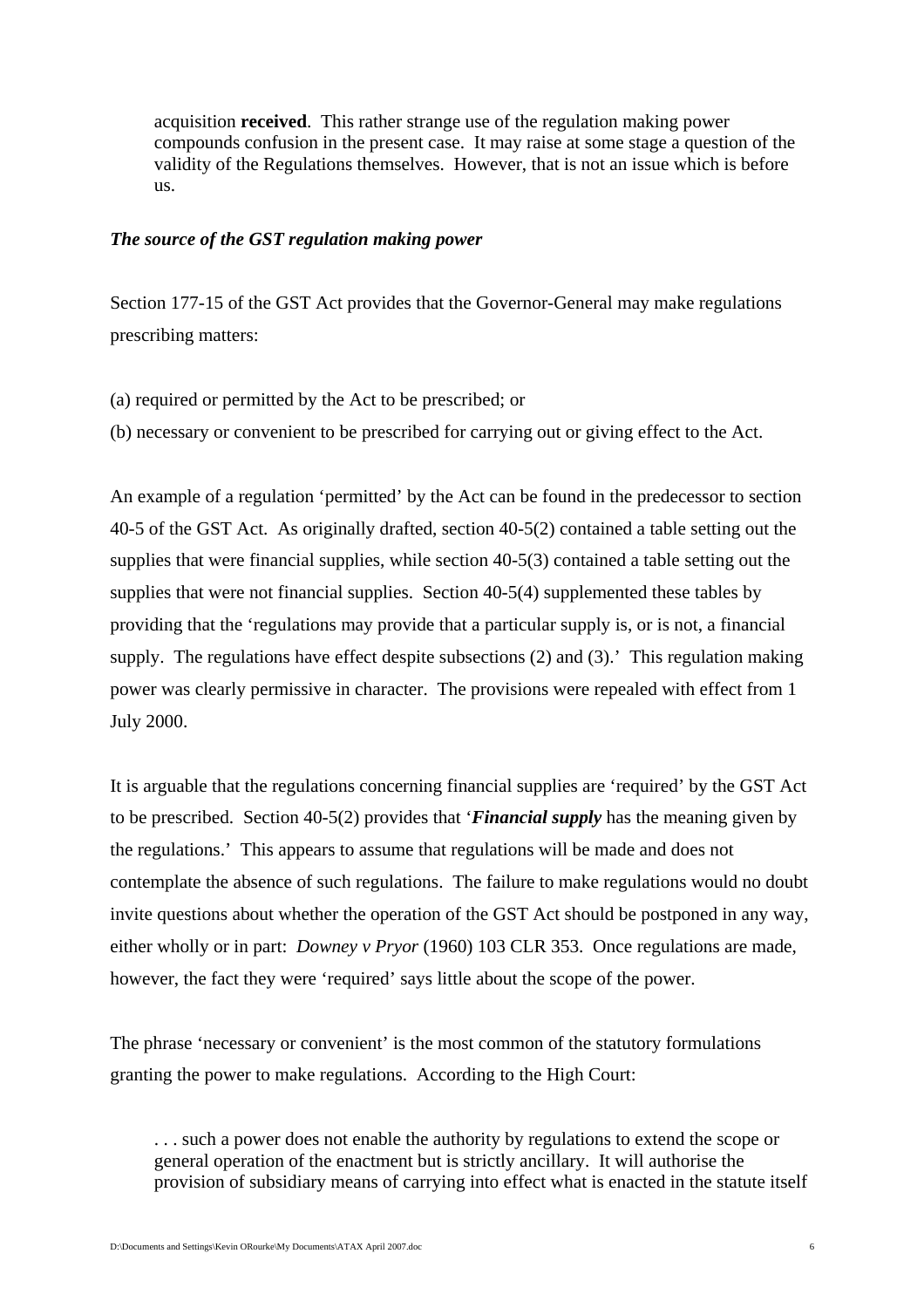and will cover what is incidental to the execution of its specific provisions. But such a power will not support attempts to widen the purposes of the Act, to add new and different means of carrying out or to depart from or vary the plan which the legislature has adopted to attain its ends: *Shanahan v Scott* (1957) 96 CLR 245 at 250.

The power is not absolute. While there is 'no doubt [that] . . . the Parliament may delegate legislative power it may not abdicate it': *Giris v FC of T* (1969) 119 CLR 365 at 373 per Barwick CJ. Thus, the regulations may complement, but not supplement, a granted power:

It is not open to the grantee of the power actually bestowed to add to its efficacy, as it is called, by some further means outside the limits of the power conferred, for the purpose of more effectively coping with the evils intended to be met. The authority must be taken as it is created, taken to the full, but not exceeded. In other words, in the absence of express statement to the contrary, you may complement, but you may not supplement, a granted power: *Carbines v Powell* (1925) 36 CLR 88 at 92 per Isaacs J.

The detail in the Act determines the scope of the power:

The ambit of the power must be ascertained by the character of the statute and the nature of the provisions it contains. An important consideration is the degree to which the legislature has disclosed an intention of dealing with the subject with which the statute is concerned. In an Act of Parliament which lays down only the main outlines of policy and indicates an intention of leaving it to the Governor-General to work out that policy by specific regulation, a power to make regulations may have a wide ambit. Its ambit may be very different in an Act of Parliament which deals specifically and in detail with the subject matter to which the statute is addressed: *Morton v The Union Steamship Company of New Zealand Ltd* (1951) 83 CLR 402 at 410 per Dixon, McTiernan, Williams, Webb, Fullager and Kitto JJ. See also Pearce and Argument, 'Delegated Legislation in Australia' (2nd ed, 1999) at [14.7].

# *The Legislative Scheme*

'Broadly speaking, the GST is a tax on private consumption in Australia' which 'taxes the consumption of most goods, services and anything else in Australia, including things that are imported': The taxing of private consumption in Australia is generally achieved by:

- imposing tax on supplies made by entities registered for GST; but
- allowing those entities to offset the GST they are liable to pay on supplies they make against input tax credits for the GST that was included in the price they paid for their business inputs: Explanatory Memorandum, page 6.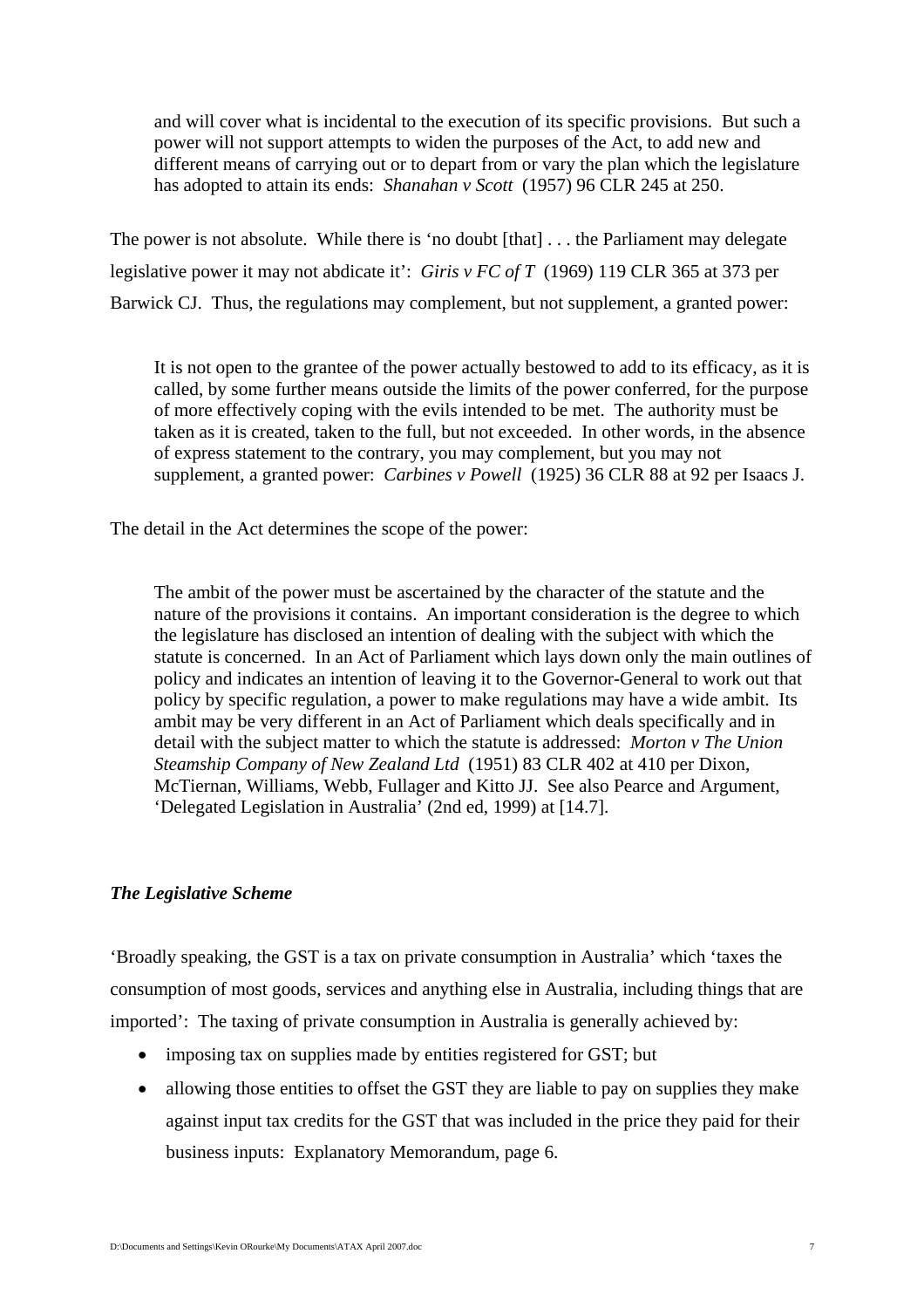In this way GST is effectively a tax on 'final' private consumption in Australia, and is imposed on a registered supplier in respect of a supply made to a recipient. As discussed above, there exists a strong case for stating that every supply has a corresponding acquisition within the context of the Australian GST. The correspondence between supply and acquisition is evident from the language used to define those concepts.

The general scheme of the Australian GST was described by Hill J in *ACP Publishing Pty Ltd v Commissioner of Taxation* [2005] FCAFC 57 at [2]-[3] as follows:

The GST is, in essence, the tax known in most countries as value added tax, a name which, perhaps, best describes the essence of the tax. The characteristics of a value added tax were aptly described by the European Court of Justice in *Dansk Denkavit ApS v Skatteministeriet* [1994] 2 CMLR 377 at 394-5 as being that it 'applies generally to transactions relating to goods or services; it is proportional to the price of those goods or services; it is charged at each stage of the production and distribution process; and finally it is imposed on the added value of goods and services, since the tax payable on a transaction is calculated after deducting the tax paid on the previous transaction.

These characteristics are displayed in the Australian legislation by the tax ('output tax') being levied, in effect, upon substantially all supplies (referred to in the GST Act as 'taxable supplies') being generally, although not exclusively, supplies of goods or services made by a registered person, or person required to be registered, for consideration . . . and the deduction referred to in *Dansk* (popularly known as an 'input tax credit') being given to a registered person, or person required to be registered, who makes a creditable acquisition, as that expression is defined.

Hill J in *HP Mercantile Pty Limited v Commissioner of Taxation* [2005] FCAFC 126 at [16]-

[17] discusses how this general scheme applies to financial supplies:

In terms of GST theory, it is generally accepted that there are certain kinds of activities where the basic system of output tax on supplies and input tax credits on acquisitions will not lead to taxation on the value added by each supplier in the chain. The most important example is said to be financial transactions of financial institutions such as, but not confined to, banks, because they constantly borrow and lend and turn over money in a way that amounts, such as interest charged, will not represent the real value added by the financial institutions. Indeed, as the explanatory memorandum distributed with the bill which, as amended, later became the GST Act says in Chapter 1 [5.140]: "…there is no readily agreed identifiable value for supplies consumed by customers of financial services". In such a case, it is the margin or imputed margin that is the real economic subject of the supply. There are other examples where this may be the case, one of which is the leasing of, or other dealings with, residential property (not being new residential property).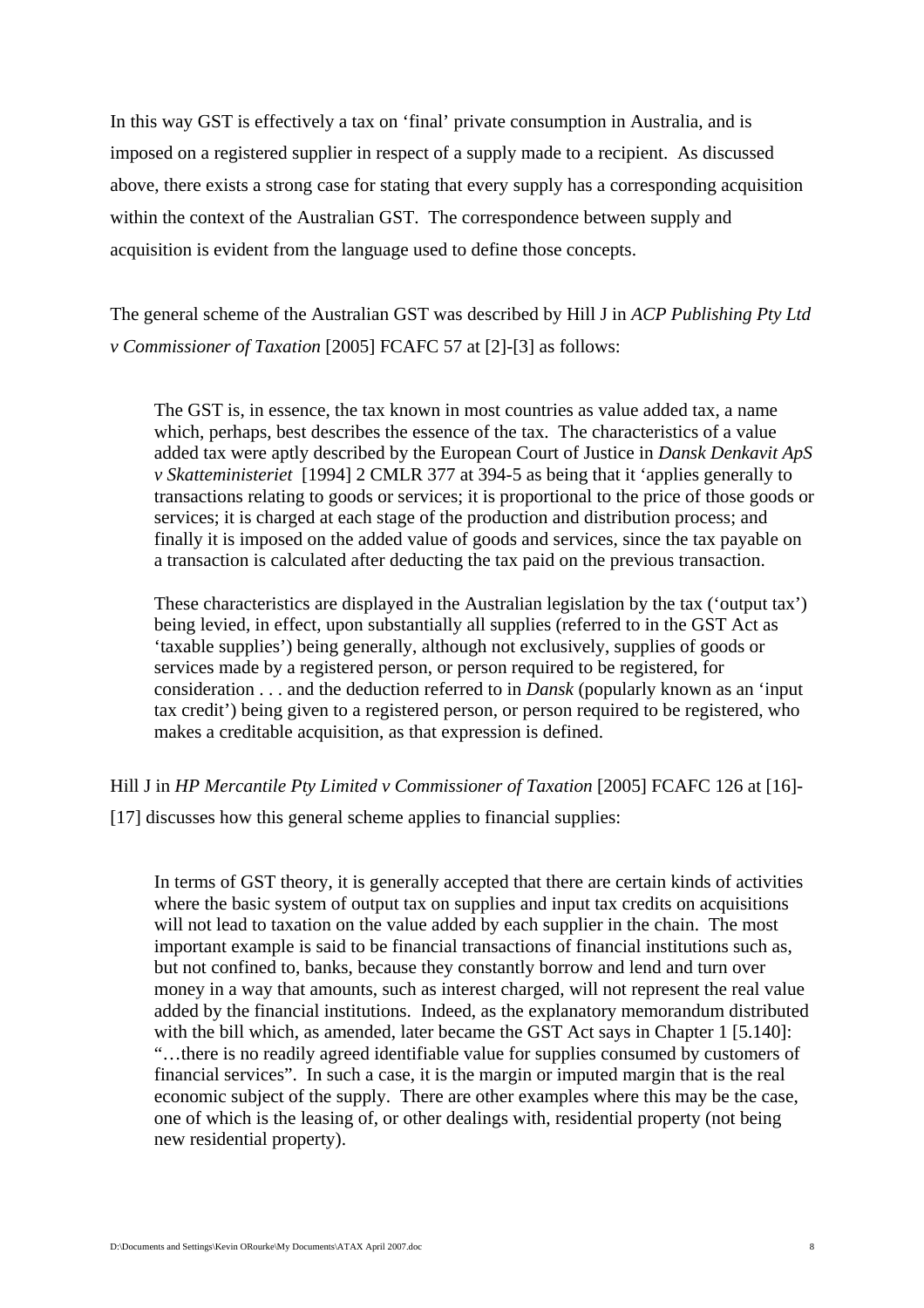By way of what may be seen as a compromise for the difficulties of applying the normal system of value added taxation to financial supplies and other difficult cases, value added taxation design has created a form of supply which is referred to in Australia as an input taxed supply but which, in international value added tax parlance, is referred to as an "exempt" supply. An input taxed or exempt supply (and financial supplies made by financial institutions will be the main example) will not, generally speaking, attract output tax, but the entity which makes financial supplies will, likewise, not obtain an input tax credit for the tax payable on acquisitions it makes in the course of its enterprise of making input taxed supplies. This is subject to a unique Australian invention that certain kinds of activities, being, generally speaking, those which might be outsourced by entities making financial supplies and are in aid of making such supplies will, albeit that those activities might be defined as financial supplies, attract a reduced input tax credit of 75 per cent of the credit otherwise available.

Section 9-5 of the GST Act provides, among other things, that you 'make a *taxable supply* if: (a) you make the supply for \*consideration . . .'. This involves both a supply and the making of a supply. Section 9-10(1) of the GST Act provides that a '*supply* is any form of supply whatsoever.' The ordinary meaning of the expression 'supply' is then expanded by section 9- 10(2) to include, among other things, 'a \*financial supply'.

Conversely, section 11-5 of the GST Act provides, among other things, that you 'make a *creditable acquisition* if: (a) you acquire anything solely or partly for a \*creditable purpose . . .'. This involves both an acquisition and the making of an acquisition. Section 11-10(1) of the GST Act provides that an '*acquisition* is any form of acquisition whatsoever.' The ordinary meaning of the expression 'acquisition' is then expanded by section 11-10(2) to include, among other things, an 'acquisition of something the supply of which is a \*financial supply'.

The structure of the GST Act is very clear – supply and acquisition are two very different things. Even in the case of the acquisition of a financial supply, the statute refers to the acquisition of something the supply of which is a financial supply – supply and acquisition are again treated as two very different things.

Some might point to Division 189 of the GST Act as evidencing a contrary intention. That Division deals with an entitlement to input tax credits for acquisitions relating to financial supplies where the financial acquisitions threshold is not exceeded. In particular, section 185- 15 of the Act provides that a '*financial acquisition* is an acquisition that relates to the making of a \*financial supply (other than a financial supply consisting of a borrowing).'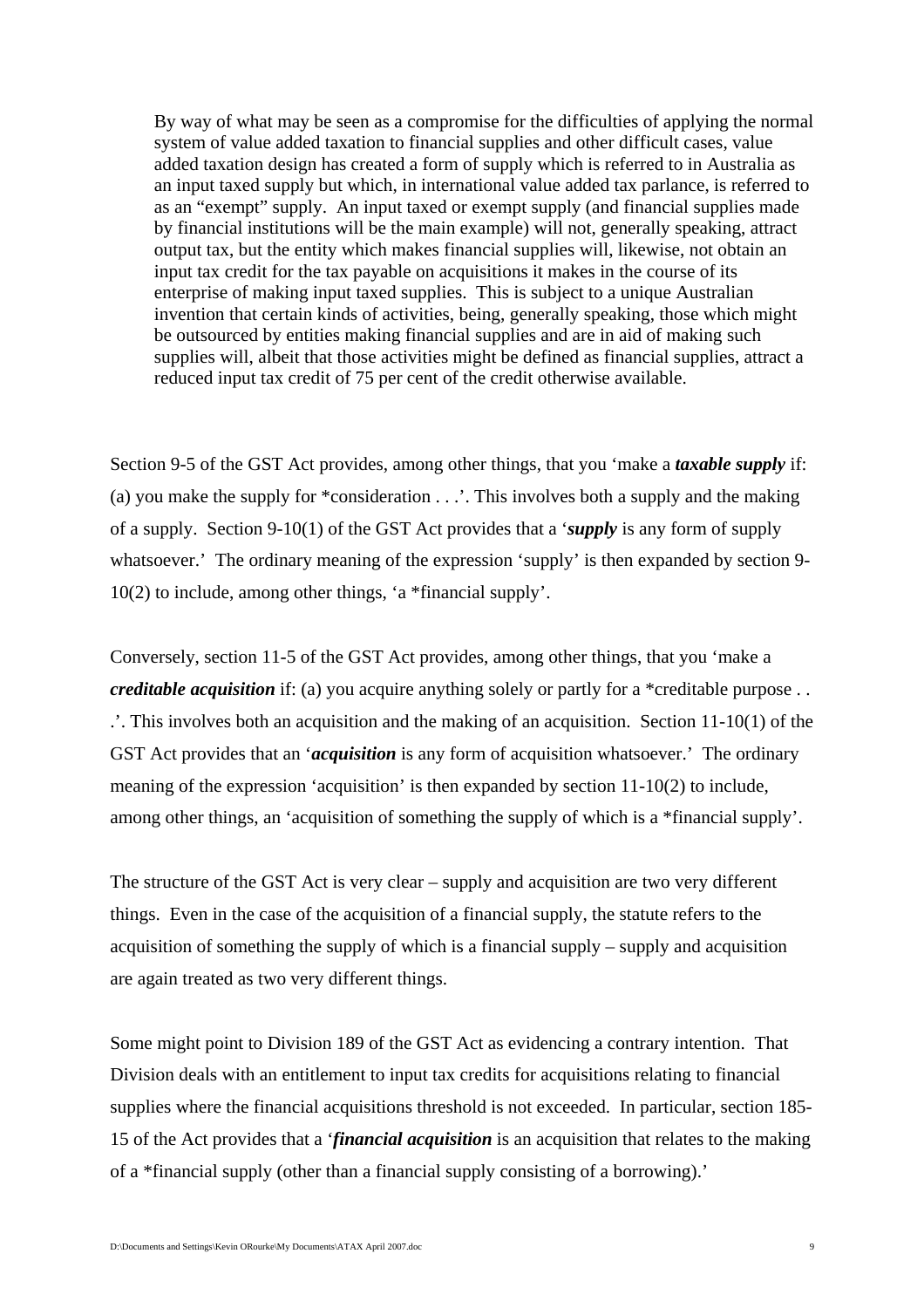It is the words in brackets that are of particular interest as it assumes that a borrowing is a financial supply. If a borrowing is an acquisition rather than a supply then it might lend weight to the view that the GST Act contemplates that supplies might embrace acquisitions, particularly within the context of financial supplies. However, the expression 'borrowing' is not to be found in the regulations, where the relevant financial supply would be more accurately described as an interest in or under a credit arrangement: refer regulation 40- 5.09(3), Item 2.

Section 195-1 of the GST Act provides that the expression '*borrowing* has the meaning given by section 995-1 of the \*ITAA 1997', which defines that expression in turn to mean 'any form of borrowing, whether secured or unsecured, and includes the raising of funds by the issue of a bond, debenture, discounted security or other document evidencing indebtedness.' On closer examination, the language of supply is used, namely, the 'issue' of documents evidencing indebtedness.

It is noteworthy that the expression 'financial acquisition' was thought to be something quite different from 'financial supply' in the definition section. While that is hardly conclusive of the issue, as each are separately defined expressions, the language employed reinforces the impression that supplies and acquisitions are different things even in the world of financial services. So confusing is the language, the ATO has had to invent an expression, 'acquisition-supply', to refer to those acquisitions purportedly deemed by the regulations to be supplies: refer GSTR 2002-2 at paragraph 26.

Division 189 does not depart from the structure of the GST Act, which treats supply and acquisition as two very different things.

It might also be argued that there is a discernable legislative intent to ensure a denial of input tax credits for acquisitions relating to financial services generally. However, section 11-15(2) is quite clear: 'you do not acquire the thing for a creditable purpose to the extent that . . . the acquisition relates to making supplies that would be \*input taxed'. It says nothing about acquisitions relating to making acquisitions that would be input taxed.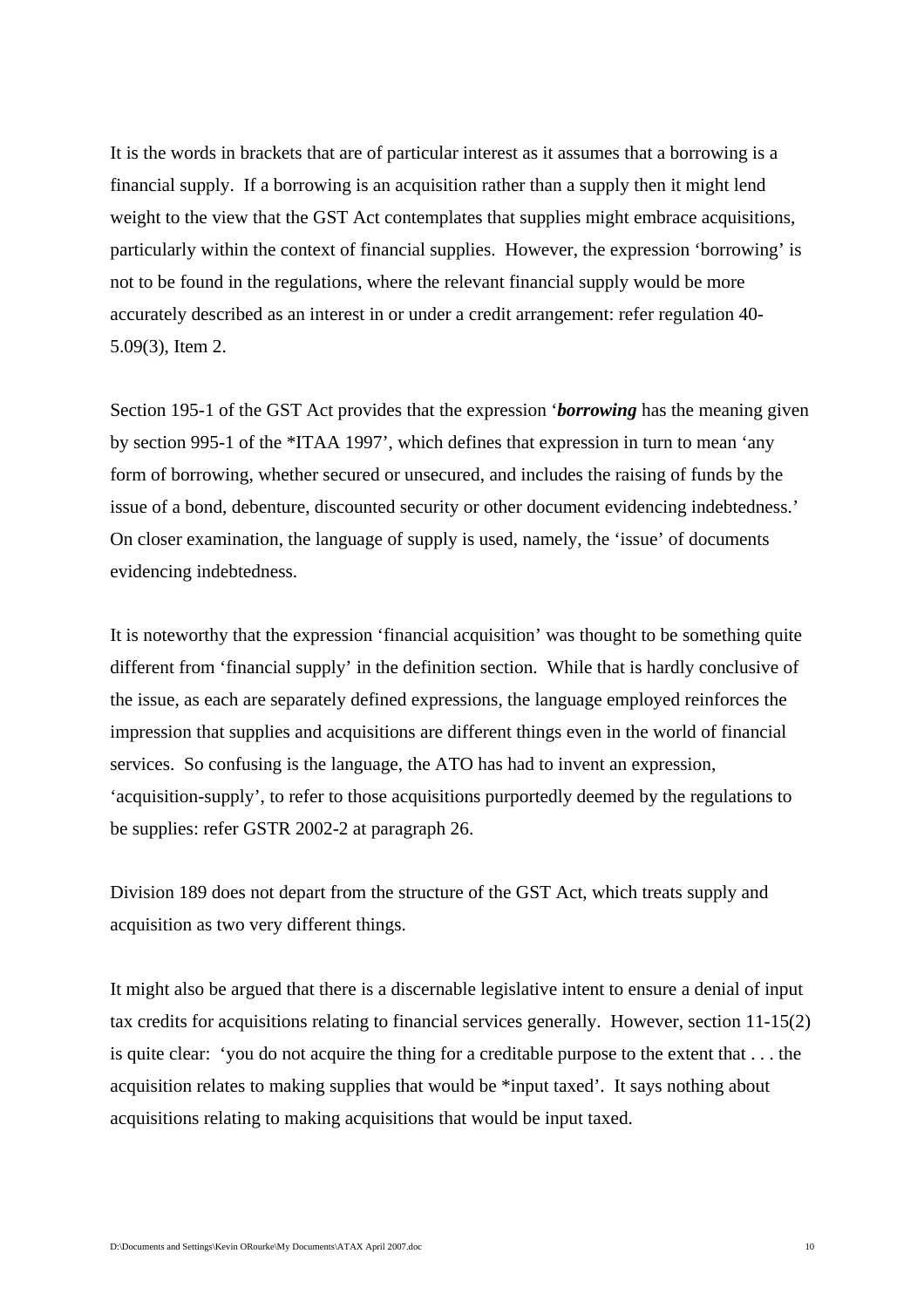It is also not to the point that the legislature could have achieved the same result in a different way. A valid end cannot be achieved by invalid means: refer Pearce and Argument, 'Delegated Legislation in Australia' (2nd ed, 1999) at [12.13]. 'A power to do one thing cannot be validly exercised by doing something different even if the effect of what is done is the same as that which would have resulted from doing what was permitted.': *Paull v Munday* (1976) 9 ALR 245 at 251 per Gibbs J.

#### *The Scope of the Regulation Making Power*

With these considerations and the general legislative scheme in mind, what is the scope of the power to make regulations concerning financial supplies?

Section 40-5 of the Act provides that a '\*financial supply is *input taxed*.' Section 40-5(2) provides that '*Financial supply* has the meaning given by the regulations.' Likewise, section 195-1 of the GST Act provides that the expression '*financial supply* has the meaning given by the regulations made for the purposes of subsection 40-5(2).'

Subdivision 40-A of the A New Tax System (Goods and Services Tax) Regulations 1999 ('the Regulations') covers 'financial supplies'. Regulation 40-5.01 provides that the 'object of this Subdivision is to identify a supply that is or is not a financial supply.' That object appears to be entirely consistent with what the GST Act requires to operate effectively in relation to financial supplies. It should be noted that it is not the stated object of the subdivision to identify an acquisition that is or is not a financial supply. This is reinforced by a note attached to the regulation which states: 'For the meaning of *supply*, see subsection 9-  $10(2)$  of the Act.' This is a 'signpost definition' as that expression is used in regulation  $3(1)$ . This suggests that, in order to identify a financial supply, you must first identify a supply, as that expression is understood in the GST Act.

The scope of the regulation making power is therefore stated with admirable clarity in the regulations themselves: to identify a supply that is or is not a financial supply.